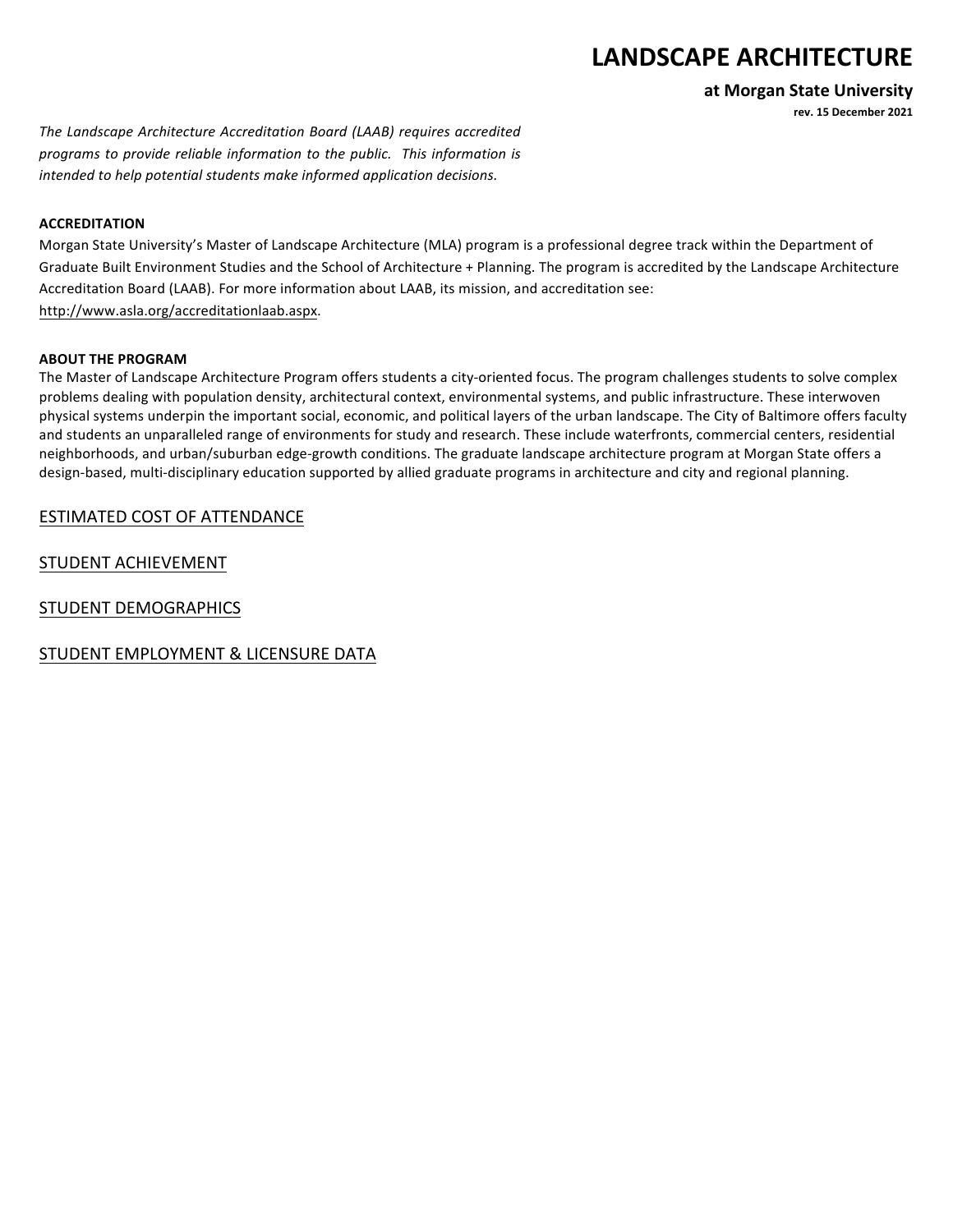#### **ESTIMATED COST OF ATTENDANCE**

*(Fall 2021 - Spring 2022)*

|                                                                       | <b>Graduate Student</b><br>(Maryland Resident) | <b>Graduate Student</b><br>(Non-Maryland Resident) |
|-----------------------------------------------------------------------|------------------------------------------------|----------------------------------------------------|
| <b>Tuition &amp; Fees</b><br>(annual @ 15 credits / semester)         | \$16,095.00                                    | \$29,265.00                                        |
| <b>Books &amp; Supplies</b><br>(annual)                               | \$2,000.00                                     | \$2,000.00                                         |
| <b>University Room &amp; Board</b><br>(annual @ most expensive plans) | \$13,198.00                                    | \$13,198.00                                        |
| Transportation<br>(annual)                                            | \$1,500.00                                     | \$1,500.00                                         |
| <b>Health Insurance</b><br>(annual / optional)                        | \$1,023.00                                     | \$1,023.00                                         |
| Misc. / Personal                                                      | \$2,500.00                                     | \$2,500.00                                         |
| <b>TOTAL</b>                                                          | \$36,316.00                                    | \$49,486.00                                        |

*For more information on the cost of attendance & other financial matters, please see: http://www.morgan.edu/administration/finance\_and\_management/office\_of\_the\_bursar.html.*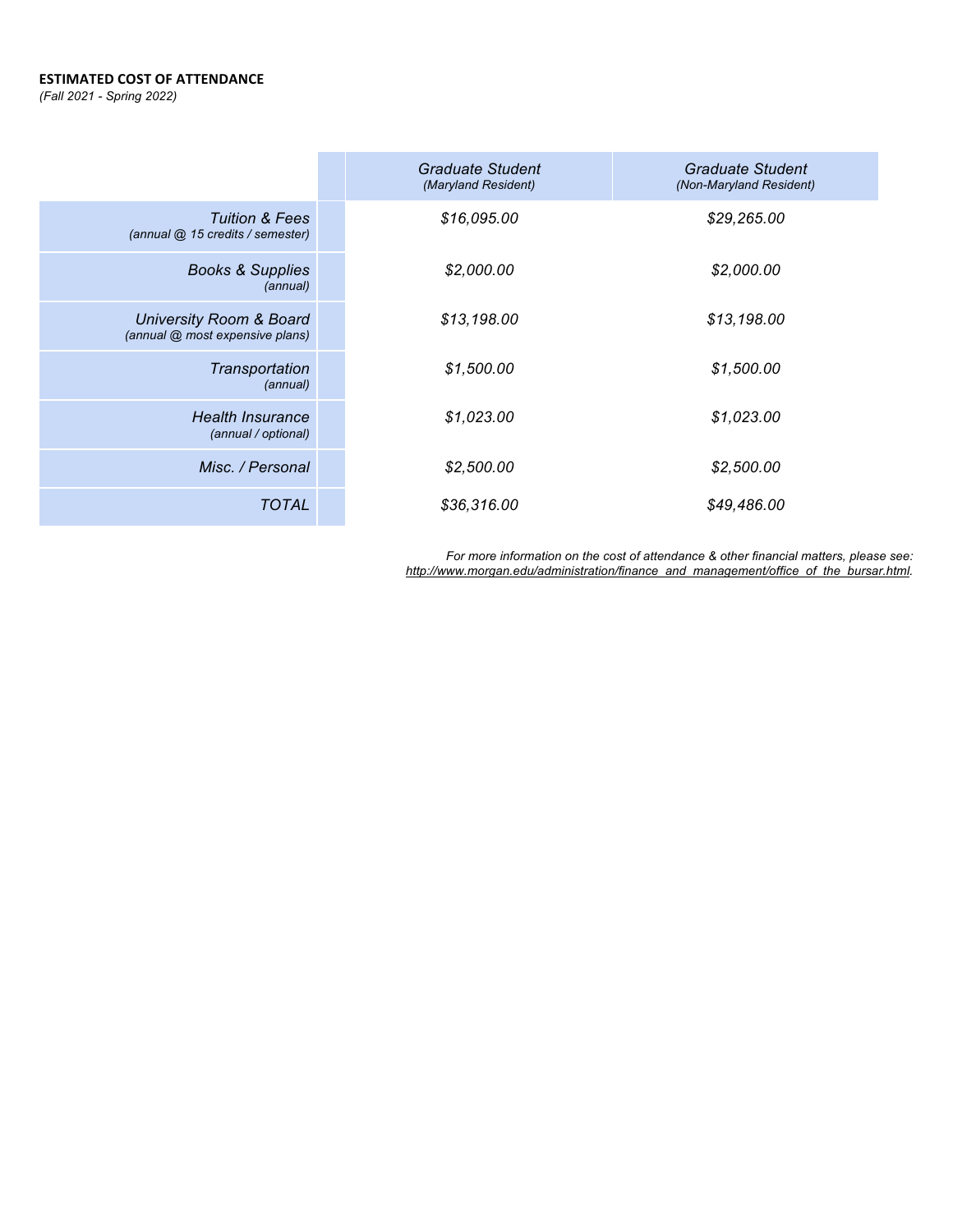#### **STUDENT ACHIEVEMENT**

*(AY 2009/10 - AY 2020/21)*

|                                                                                                                   |             | AY<br>20/21       | AY<br>19/20    | AY<br>18/19 | AY<br>17/18    | AY<br>16/17    | AY<br>15/16       | AY<br>14/15       | AY<br>13/14              | AY<br>12/13    | AY<br>11/12    | AY<br>10/11 | AY<br>09/10 |
|-------------------------------------------------------------------------------------------------------------------|-------------|-------------------|----------------|-------------|----------------|----------------|-------------------|-------------------|--------------------------|----------------|----------------|-------------|-------------|
| <b>Student Enrollment</b><br>(# )                                                                                 |             |                   |                |             |                |                |                   |                   |                          |                |                |             |             |
|                                                                                                                   | <b>MLA</b>  | 20                | 12             | 10          | 12             | 18             | 22                | 22                | 22                       | 25             | 19             | 21          | 21          |
|                                                                                                                   | <b>MSLA</b> | $\mathbf 1$       | $\cal O$       | $\cal O$    | $\cal O$       | $\cal O$       | 1                 | 1                 | $\mathbf{1}$             | $\cal O$       | 0              | $\cal O$    | $\cal O$    |
| <b>Degrees Conferred</b><br>(# )                                                                                  |             |                   |                |             |                |                |                   |                   |                          |                |                |             |             |
|                                                                                                                   | <b>MLA</b>  | 3                 | $\cal O$       | 3           | 6              | $\mathfrak{Z}$ | 10                | 4                 | $\overline{\mathcal{A}}$ | $\overline{7}$ | $\overline{c}$ | 8           | 6           |
|                                                                                                                   | <b>MSLA</b> | 0                 | $\overline{O}$ | 0           | $\overline{O}$ | $\overline{O}$ | $\mathcal I$      | $\overline{O}$    | $\mathcal{O}$            | $\cal O$       | $\overline{O}$ | 0           | $\cal O$    |
| <b>Graduation Rate</b><br>(MLA & MSLA)<br>(% of AY cohort who<br>graduated within 'x' years)                      |             |                   |                |             |                |                |                   |                   |                          |                |                |             |             |
|                                                                                                                   | 2 years     | $\overline{\rho}$ | $\beta$        | $\setminus$ | $\overline{D}$ | $\beta$        | $\overline{\rho}$ | $\overline{\rho}$ | $\overline{\rho}$        | $\beta$        | $\beta$        | $\beta$     | $\beta{}$   |
|                                                                                                                   | 3 years     | р                 | $\beta$        | p           | $\beta$        | $\beta$        | $\beta$           | p                 | $\beta{}$                | $\beta$        | $\beta$        | p           | $\beta$     |
|                                                                                                                   | 4 years     | p                 | p              | p           | $\beta$        | $\beta$        | $\beta$           | $\beta$           | $\beta{}$                | $\beta$        | $\beta$        | p           | $\beta$     |
|                                                                                                                   | 5 years     | p                 | p              | p           | $\beta$        | $\beta$        | $\beta$           | p                 | $\beta{}$                | p              | $\beta$        | $\beta$     | $\beta{}$   |
| 1-Year Retention Rate<br>(MLA & MsLA)<br>(% of AY cohort who returned<br>to the program in the following<br>year) |             |                   |                |             |                |                |                   |                   |                          |                |                |             |             |
|                                                                                                                   |             | $\beta$           | p              | р           | $\beta$        | $\beta$        | $\beta$           | $\beta$           | $\beta$                  | $\beta$        | p              | р           | $\beta$     |
| Avg. # Credits Taken<br>(MLA & MSLA)                                                                              |             |                   |                |             |                |                |                   |                   |                          |                |                |             |             |
|                                                                                                                   |             | 9.8               | 9.3            | 8.7         | 8.7            | 8.1            | 8.3               | 9.8               | 10.7                     | 10.0           | 10.1           | 8.9         | 9.4         |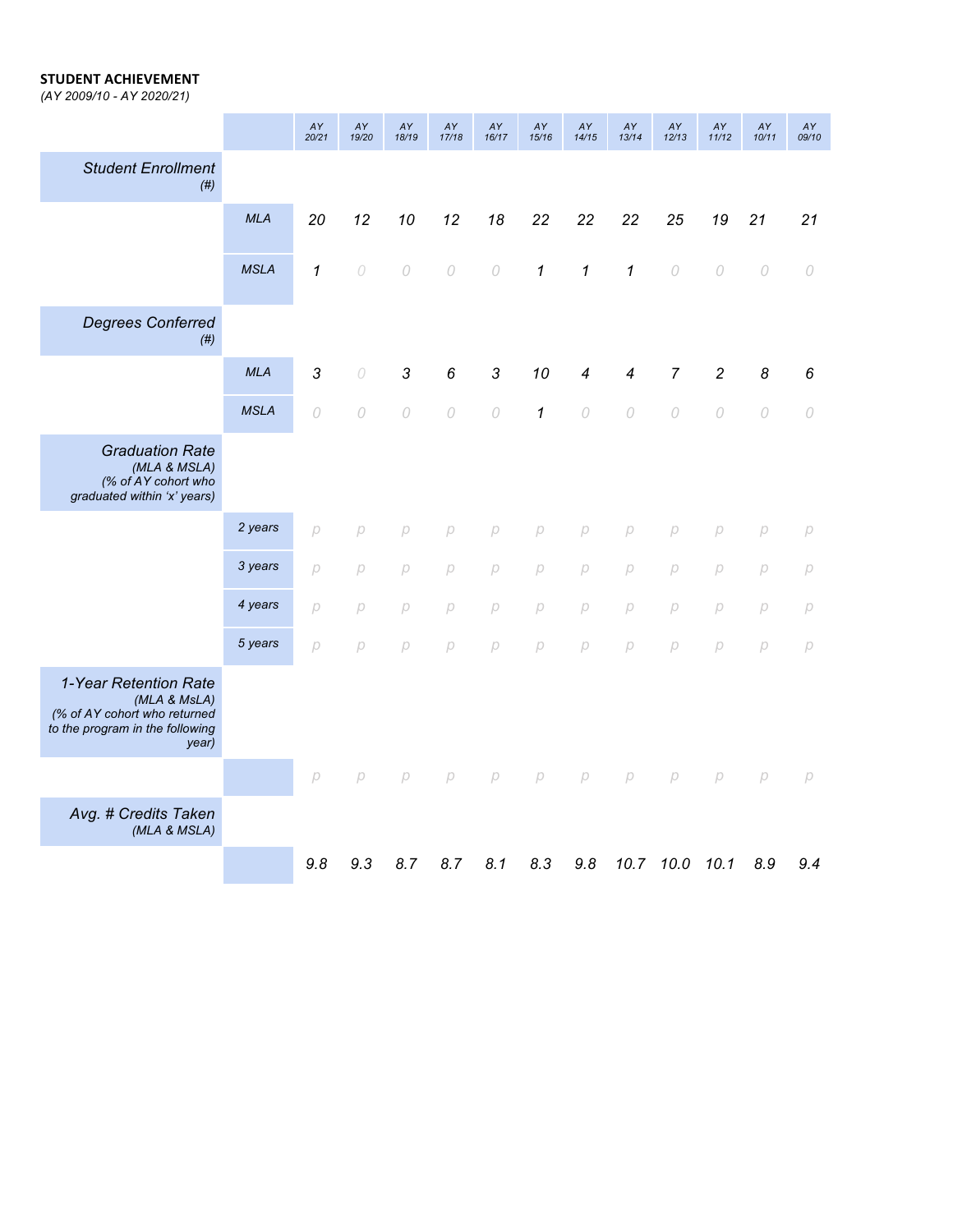#### **STUDENT**

**DEMOGRAPHICS**

*(AY 2009/10 - AY 2020/21)*

|                                          | AY<br>20/21            | AY<br>19/20            | AY<br>18/19            | AY<br>17/18                      | AY<br>16/17 | AY<br>15/16           | AY<br>14/15                    | AY<br>13/14     | AY<br>12/13       | AY<br>11/12                      | AY<br>10/11 | AY<br>09/10        |
|------------------------------------------|------------------------|------------------------|------------------------|----------------------------------|-------------|-----------------------|--------------------------------|-----------------|-------------------|----------------------------------|-------------|--------------------|
|                                          |                        |                        |                        |                                  |             |                       |                                |                 |                   |                                  |             |                    |
| Male                                     | $\overline{7}$<br>(35) | 3<br>(25)              | $\sqrt{2}$<br>(20)     | $\overline{\mathcal{A}}$<br>(33) | 11<br>(61)  | 16<br>(70)            | 11<br>(48)                     | 13<br>(57)      | 14<br>(56)        | $\overline{7}$<br>(37)           | 11<br>(52)  | 8<br>(38)          |
| Female                                   | 13<br>(65)             | 9<br>(75)              | 8<br>(80)              | 8<br>(66)                        | 7<br>(39)   | 7<br>(30)             | 12<br>(52)                     | 10<br>(43)      | 11<br>(44)        | 12<br>(63)                       | 10<br>(48)  | 13<br>(62)         |
|                                          |                        |                        |                        |                                  |             |                       |                                |                 |                   |                                  |             |                    |
| Am Indian /<br>Alaskan<br><b>Native</b>  | 0<br>(0)               | 1<br>(8)               | 0<br>(0)               | 0<br>(0)                         | 0<br>(0)    | $\overline{c}$<br>(9) | $\overline{\mathbf{c}}$<br>(8) | $\cal O$<br>(0) | 0<br>(0)          | 0<br>(0)                         | 1<br>(5)    | 1<br>(5)           |
| Asian                                    | 3<br>(15)              | 1<br>(8)               | 1<br>(10)              | 0<br>(0)                         | 0<br>(0)    | 0<br>(0)              | 0<br>(0)                       | 0<br>(0)        | $\cal O$<br>(0)   | 0<br>(0)                         | 0<br>(0)    | 0<br>(0)           |
| <b>Black or</b><br>African-<br>American  | 8<br>(40)              | $\overline{c}$<br>(17) | $\overline{c}$<br>(20) | 3<br>(25)                        | 6<br>(34)   | 5<br>(21)             | 9<br>(40)                      | 6<br>(26)       | 5<br>(20)         | $\overline{\mathcal{A}}$<br>(21) | 4<br>(19)   | $\sqrt{5}$<br>(24) |
| Hawaiian -<br>Pacific<br><b>Islander</b> | 0<br>(0)               | 0<br>(0)               | 0<br>(0)               | 0<br>(0)                         | 0<br>(0)    | 0<br>(0)              | 0<br>(0)                       | 0<br>(0)        | 0<br>(0)          | 0<br>(0)                         | 0<br>(0)    | 0<br>(0)           |
| Hispanic /<br>Latino                     | 1<br>(5)               | 0<br>(0)               | 0<br>(0)               | 0<br>(0)                         | 0<br>(0)    | 0<br>(0)              | 0<br>(0)                       | 0<br>(0)        | 0<br>(0)          | 0<br>(0)                         | 1<br>(5)    | 1<br>(5)           |
| Multi-Racial                             | 0<br>(0)               | 0<br>(0)               | 0<br>(0)               | 0<br>(0)                         | 0<br>(0)    | 0<br>(0)              | 0<br>(0)                       | 0<br>(0)        | 0<br>(0)          | 0<br>(0)                         | 0<br>(0)    | 0<br>(0)           |
| Other /<br><b>Unknown</b>                | 0<br>(0)               | 0<br>(0)               | 0<br>(0)               | 0<br>(0)                         | 0<br>(0)    | 0<br>(0)              | 0<br>(0)                       | 1<br>(4)        | ${\cal O}$<br>(0) | 1<br>(5)                         | 0<br>(0)    | 0<br>(0)           |
| White                                    | 8<br>(40)              | 8<br>(67)              | 7<br>(70)              | 9<br>(75)                        | 12<br>(66)  | 16<br>(70)            | 12<br>(52)                     | 16<br>(70)      | 20<br>(80)        | 14<br>(74)                       | 15<br>(71)  | 14<br>(66)         |
|                                          |                        |                        |                        |                                  |             |                       |                                |                 |                   |                                  |             |                    |
| Maryland                                 | 16<br>(80)             | 9<br>(75)              | 9<br>(90)              | 11<br>(92)                       | 15<br>(83)  | 19<br>(83)            | 20<br>(87)                     | 21<br>(91)      | 24<br>(96)        | 17<br>(66)                       | 19<br>(90)  | 17<br>(81)         |
|                                          | 2                      | 1                      | 1                      | 1                                | 2           | 3                     | $\ensuremath{\mathsf{3}}$      | 2               | 1                 | $\sqrt{2}$                       | 1           | 3                  |
|                                          | (10)                   | (8)                    | (10)                   | (8)                              | (11)        | (13)                  | (13)                           | (9)             | (4)               | (11)                             | (5)         | (14)               |
|                                          | Non-MD                 |                        |                        |                                  |             |                       |                                |                 |                   |                                  |             |                    |